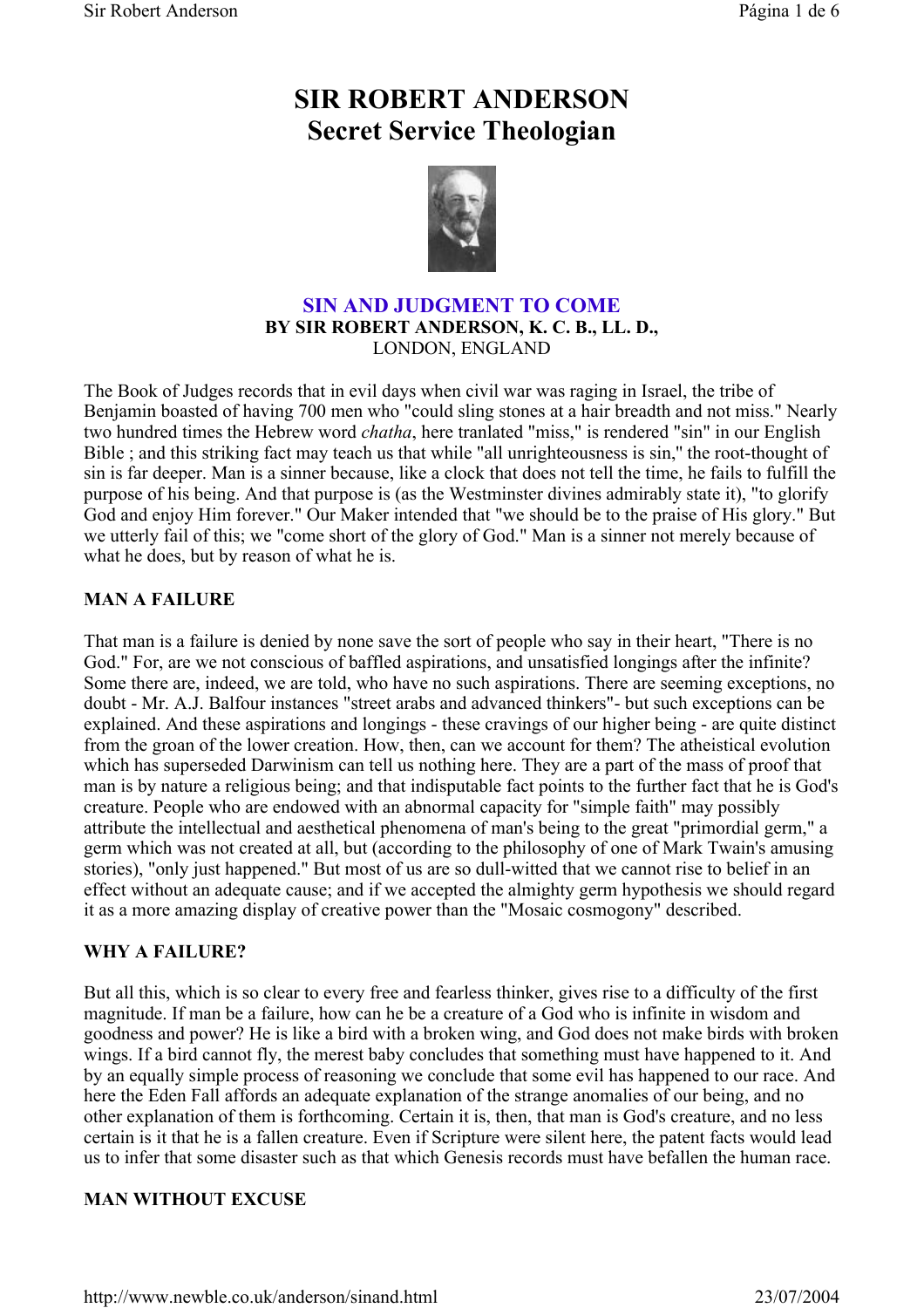But, while this avails to solve one difficulty, it suggests another. The dogma of the moral depravity of man, and irremediable, cannot be reconciled with divine justice in punishing sin. If by the law of his fallen nature man were incapable of doing right, it would be clearly inequitable to punish him for doing wrong. If the Fall had made him crooked - backed, to punish him for not standing upright, would be worthy of an unscrupulous and cruel tyrant. But we must distinguish between theological dogma and divine truth. That man is without excuse is the clear testimony of Holy Writ. This, moreover, is asserted emphatically of the heathen; and its truth is fully established by the fact that even heathendom has produced some clean, upright lives. Such cases, no doubt, are few and far between; but that in no way affects the principle of the argument; for, what some have done all might do. True it is that in the antediluvian age the entire race was sunk in vice; and such was also the condition of the Canaanites in later times. But the divine judgments that fell on them are proof that their condition was not solely an inevitable consequence of the Fall. For, in that case the judgments would have been a display, not of divine justice, but of ruthless vengeance.

# **DEPRAVITY IN RELIGIOUS NATURE**

And, further, if this dogma were true, all unregenerate men would be equally degraded, whereas, in fact, the unconverted religionist can maintain as high a standard of morality as the spiritual Christian. in this respect the life of Saul the Pharisee was as perfect as that of Paul the Apostle of the Lord. His own testimony to this is unequivocal. (Acts 26:4, 5; Phil. 3 :4-6.) No less so is his confession that, notwithstanding his life of blameless morality, he was a persecuting blasphemer and the chief of sinners. (1 Tim. 1:13.)

The solution of this seeming enigma is to be found in the fact so plainly declared in the Scripture, that it is not in the moral, but in the religious or the spiritual sphere, that man is hopelessly depraved and lost. Hence the terrible word - as true of those who stand on a pinnacle of high morality as of those who wallow in filthy sin -"they that are in the flesh cannot please God." "The ox knows his owner, and the ass his master's crib." But, as for us, we have gone astray like lost sheep. The natural man does not know his God.

#### **MAN A SINNER IN CHARACTER**

While then sin has many aspects, man is a sinner, I repeat, primarily and essentially, not because of what he does but because of what he is. And this brings into prominence the obvious truth that sin is to be judged from the divine, and not from the human, standpoint. It relates to God's requirements and not to man's estimate of himself. And this applies to all the many aspects in which sin may be regarded. "It may be contemplated as the missing of a mark or aim; it is then the overpassing or transgressing of a line; it is then the disobedience to a voice; in which case it is the falling where one should have stood upright; this will be ignorance of what one ought to have known; this will be a diminishing of that which should have been rendered in full measure which is non-observance of a law, which is a discord, and then it is and in other ways almost out of number."

This well known passage from Archbishop Trench's "Synonyms" must not be taken as a theological statement of doctrine. As Dr. Trench notices on a later page, the word *ajhaprta* has a far wider scope than "the missing of a mark or aim." It is used in the New Testament as the generic term for sin. And *ajhaprta* has a far deeper significance than the "non-observance of a law." We read in 1 John 3:4; that "sin is lawlessness" (the revisers' admirable rendering of the apostle's words.) What anarchy is in another sphere, *anomia* is in this - not mere non-observance of a law, but a revolt against, and defiance of law. "Original sin" may sometimes find expression in "I cannot ;" but "I will not" is at the back of all actual sin; its root principle is the assertion of a will that is not subject to the will of God.

# **THE CARNAL MIND**

Spiritual truths are spiritually discerned; but when the Apostle Paul declares that "the carnal mind," that is, the unenlightened mind of the natural man, "is enmity against God, for it is not subject to the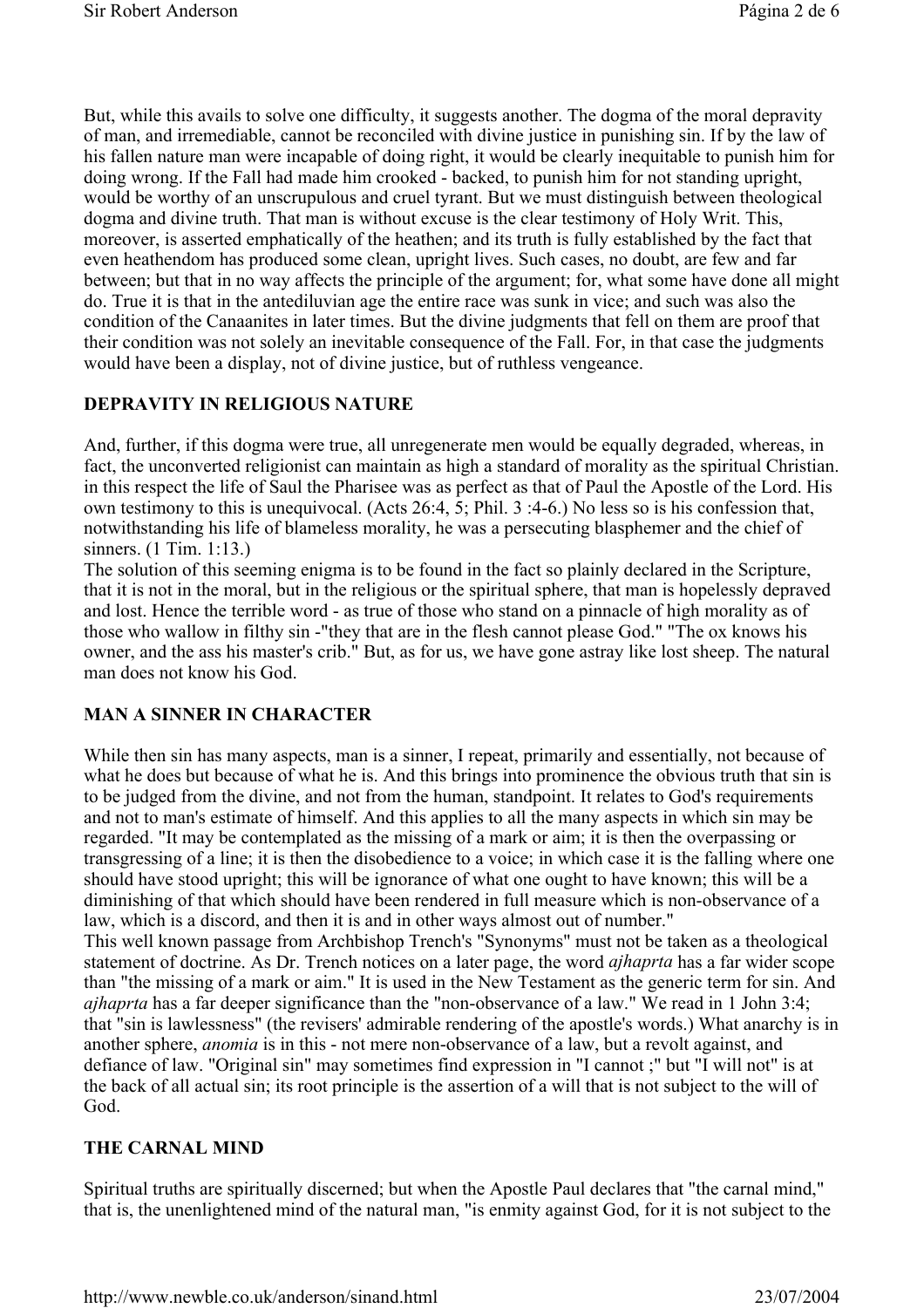law of God" (Rom. 8:7), he is stating what is a fact in the experience of all thoughtful men. It is not that men by nature prefer evil to good; that betokens a condition due to vicious practices. "Given up to a reprobate mind" is the apostle's description of those who are thus depraved by the indulgence of "shameful passions." The subject is a delicate and unsavory one; but all who have experience of criminals can testify that the practice of unnatural vices destroys all power of appreciating the natural virtues. As the first chapter of Romans tells us, the slaves of such vices sink to the degradations, not only of "doing such things," but of "taking pleasure in them that do them" (Rom. 1:24-32). All power of recovery is gone - there is nothing in them to which appeal can be made.*(\*1 cannot refrain from saying that if I can intelligently "justify the ways of God" in destroying the cities of the plain, and decreeing the extermination of the Canaanites, I owe it to knowledge gained in police work in London, for unnalural vice seems to be hereditary.)*

But this is abnormal. Notwithstanding indulgence in "natural" vice, there is in man a latent sense of self-respect which may be invoked. Even a great criminal is not insensible to such an appeal. For, although his powers of self-control may be almost paralyzed, he does not call evil good, but acknowledges it to be evil. And thus to borrow the apostle's words, he "consents to the law that it is good." But, if he does so, it is because he recognizes it to be the law of his own better nature. He is thinking of what is due to himself. Speak to him of what is due to God, and the latent enmity of the "carnal mind" is at once aroused. In the case of one who has had a religious training, the manifestations of that enmity may be modified or restrained; but he is conscious of it none the less. Thoughtful men of the world, I repeat, do not share the doubts which some theologians entertain as to the truth of Scriptural teaching on this subject. For, every waking hour brings proof "that the relationship between man and his Maker has become obscured, and that even when he knows the will of God there is something in his nature which prompts him to rebel against it." Such a state of things, moreover, is obviously abnormal, and if the divine account of it he rejected, it must remain a mystery unsolved and unsoluble. The Eden Fall explains it, and no other explanation can be offered.

# **THE ROOT OF SIN**

It might be argued that an unpremeditated sin - a sin in which mind and will have no part - is a contradiction in terms. But this we need not discuss, for it is enough for the present purpose to notice the obvious fact that with unfallen beings such a sin would be impossible. As the Epistle of James declares, every sin is the outcome of an evil desire. And eating the forbidden fruit was the result of a desire excited by yielding to the tempter's wiles. When a woman harbours the thought of breaking her marriage vow she ceases to be pure; and once our parents lent a willing ear to Satan's gospel, "Ye shall not surely die," "Ye shall be as gods knowing good and evil," their fall was an accomplished fact. The overt act of disobedience, which followed as of course, was but the outward manifestation of it. And, as their ruin was accomplished, not by the corruption of their morals, but by the undermining of their faith in God, it is not, I repeat, in the moral, but in the spiritual sphere, that the ruin is complete and hopeless.

#### **RECONCILIATION the GREAT NEED**

Therefore also is it that while "patient continuance in well doing" is within the human capacity, Rom. 2:6-11 applies to all whether with or without a divine revelation; but of course the test and standard would be different with the Jew and the heathen, and the denial of this not only supplies an adequate apology for a life of sin, but impugns the justice of the divine judgment which awaits it - no amount of success, no measure of attainment, in this sphere can avail to put us right with God. If my house be in darkness owing to the electric current having been cut off, no amount of care bestowed upon my plant and fittings will restore the light. My first need is to have the current renewed. And so here; man by nature is "alienated from the life of God," and his first need is to be reconciled to God. And apart from redemption reconciliation is impossible.

#### **NEO-CHRISTIANISM**

A discussion of the sin question apart from God's remedy for sin would present the truth in a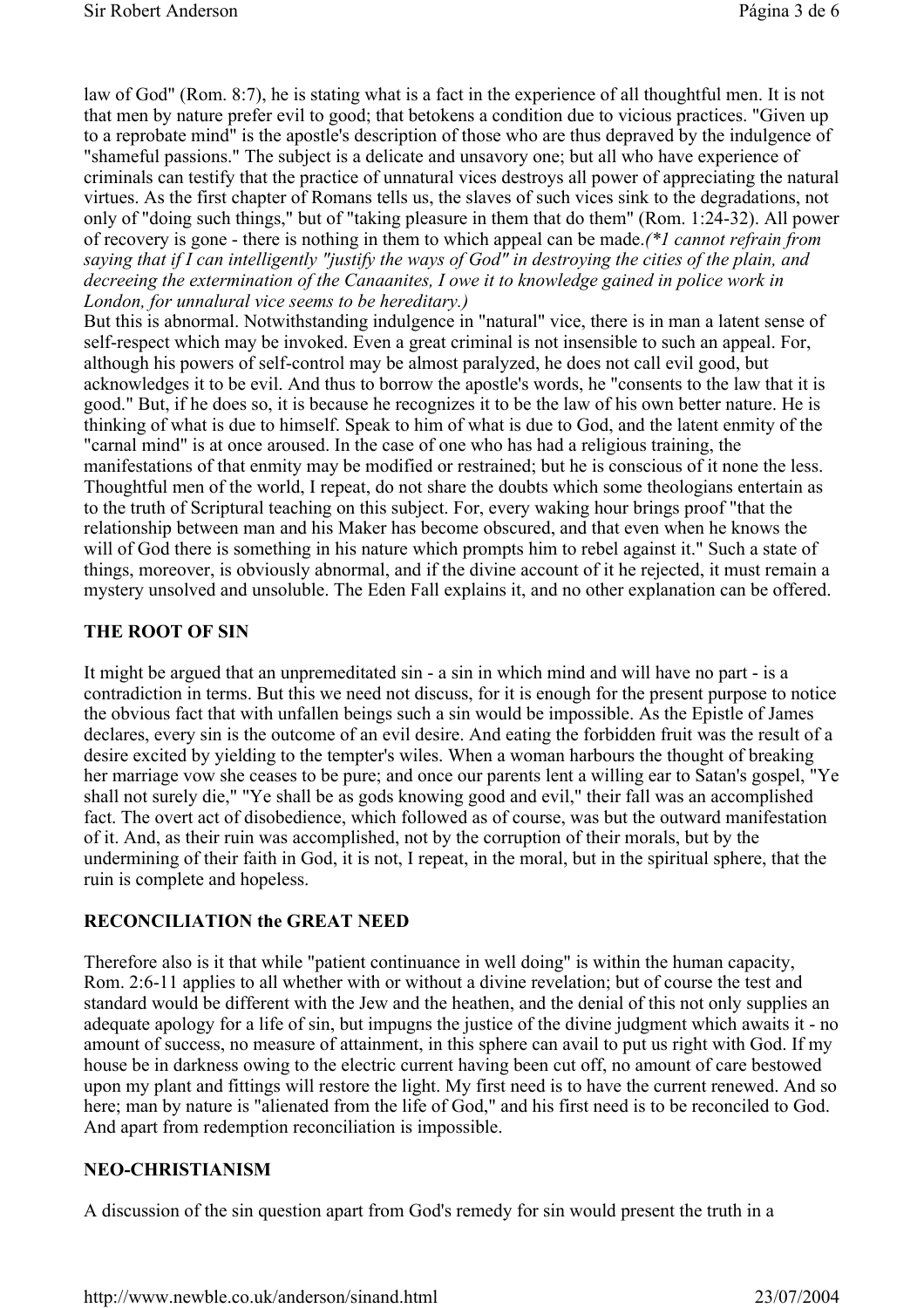perspective so wholly false as to suggest positive error. But before passing on to speak of the remedy something more needs to be said about the disease. For the loose thoughts so prevalent today respecting the atonement are largely due to an utterly inadequate appreciation of sin; and this again depends on ignorance of God. Sin in every respect of it has, of course, a relation to a savage; and as man is God's creature the standard is, again of course, divine perfection. But the God of the neo-Christianism of the day - we must not call it Christianity - is a weak and gentle human "Jesus" who has supplanted the God of both nature and revelation.

The element of the folly in religious heresies affords material for an interesting psychological study. If the Gospels be not authentic, then, so far as the teaching of Christ is concerned, intelligent agnosticism will be the attitude of every one who is not a superstitious religionist. But if the records of the ministry be trustworthy, it is certain, first, that the Hebrew Scriptures were the foundation of the Lord's teach ing; and secondly, that His warnings of divine judgment upon sin were more terrible than even the thunders of Sinai. During all the age in which the echoes of those thunders mingled with the worship of His people, the prophetic spirit could discern the advent of a future day of full redemption. And it was in the calm and sunshine of the dawning of that long promised day that He spoke of a doom more terrible than that which engulfed the sinners of Sodom and Gomorrah, for all who saw His works and heard His words, and yet repented not.

#### **THE PERFECT STANDARD**

And here we may get hold of a great principle which will help us to reconcile seemingly conflicting statements of Scripture, and to silence some of the cavils of unbelief. The thoughtful will recognise that in divine judgment the standard must be perfection. And when thus tested, both the proud religionist Christendom "exalted to heaven" like Capernaum by outward privilege and blessing, and the typical savage of a degraded heathendom, must stand together. If God accepted a lower standard than perfect righteousness He would declare Himself unrighteous; and the great problem of redemption is not how He can be just in condemning, but how He can be just in forgiving. In a criminal court "guilty or not guilty" is the first question to be dealt with in every case, and this levels all distinctions; and so it is here; all men "come short," and therefore "all the world" is brought in "guilty before God." But after verdict comes the sentence and at this stage the question of degrees of guilt demands consideration. And at "the Great Assize" that question will be decided with perfect equity. For some there will be many stripes, for others there will be few. In the vision given us of that awful scene we read that "the dead were judged out of those things which were written in the books, according to their Works" (Rev. 20:12).

And this will be the scope and purpose of the judgment of the Great Day. The transcendent question of the ultimate fate of men must be settled before the advent of that day; for the resurrection will declare it and the resurrection precedes the judgment. For there is a "resurrection unto life," and a 'resurrection unto judgment" (John 5:29). While the redeemed, we are expressly told, will be "raised in glory"- and "we know that we shall be like Him," with bodies "fashioned like unto His glorious body" (Phil. 3:21)- the lost will be raised in bodies; but here I pause, for Scripture is almost silent on this subject, and conjecture is unsafe. It may be that just as criminals leave a prison in garb like that they wore on entering it, so the doomed. may reappear in bodies akin to those that were the instruments of their vices and sins on earth. If the saved are to be raised in glory and honor and incorruption, (1 Cor. 15:42-44), may not the lost be recalled to bodily life in corruption, dishonour and shame?

# **JUDGMENT TO COME**

But though the supreme issue of the destiny of men does not await that awful inquest, "judgment to come" is a reality for all. For it is of the people of God that the Word declares "we shall all stand before the judgment seat of Christ," and "every one of us shall give account of himself to God" (Rom. 14:10, 12). And that judgment will bring reward to some and loss to others. Incalculable harm results from that sort of teaching which dins into the ears of the unconverted that they have no power to live a pure and decent life, and which deludes the Christian into thinking that at death he will forfeit his personality by losing all knowledge of the past, and that heaven is a fool's paradise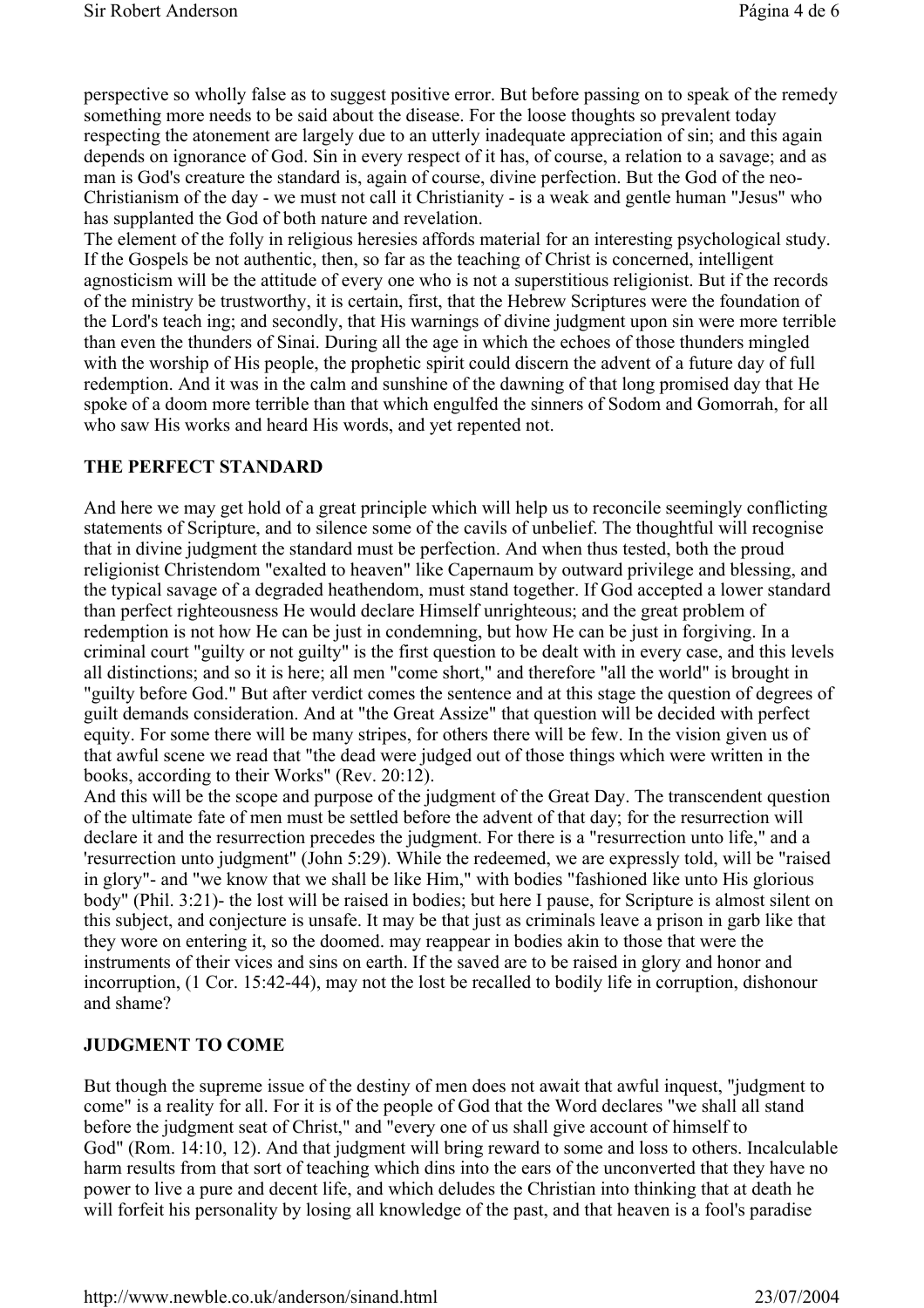where waters of Lethe will wipe out our memories of earth. "We must all be made manifest before the judgment-seat of Christ, that each one may receive the things done in the body, according to what he hath done, whether it be good or bad" (2 Cor. 5:10).

But this judgment of "the bema of Christ" has only an incidental bearing on the theme of the present article, and it must not be confounded with the judgment of the "great white throne." From judgment in that sense the believer has absolute immunity: 'He cometh not into judgment, but hath passed out of death into life" (John 4:26), is the Lord's explicit declaration. He gives the "right to become children of God" "to them that believe on His Name" (John 1:12); and it is not by recourse to a criminal court that we deal with the lapses and misdeeds of our children.

## **DEGREES OF REWARDS AND PUNISHMENTS**

We have seen then that man is a sinner in virtue both of what he is and what he does. We do what we ought not, and leave undone what we ought to do. For sin may be due to ignorance or carelessness, as well as to evil passions which incite to acts that stifle conscience and outrage law. And we have seen also that every sin gives rise to two great questions which need to be distinguished, though they are in a sense inseparable. The one finds expression in the formula, "guilty or not guilty," and in respect of this no element of limitation or degree is possible. But after verdict, sentence; and when punishment is in question, degrees of guilt are infinite.

It has been said that no two of the redeemed will have the same heaven; and in that sense no two of the lost will have the same hell. This is not a concession to popular heresies on this subject. For the figment of a hell of limited duration either traduces the character of God, or practically denies the work of Christ. If the extinction of being were the fate of the impenitent, to keep them in suffering for an aeon or a century would savor of the cruelty of a tyrant who, having decreed a criminal's death, deferred the execution of the sentence in order to torture him. Far worse indeed than this, for, ex hypothesi, the resurrection of the unjust could have no other purpose than to increase their capacity for suffering.

Or, if we adopt the alternative heresy - that hell is a punitive and purgatorial discipline through which the sinner will pass to heaven - we disparage the atonement and undermine the truth of grace. If the prisoner gains his discharge by serving out his sentence, where does grace come in? And if the sinner's sufferings can expiate his sin, the most that can be said for the death of Christ is that it opened a short and easy way to the same goal that could be reached by a tedious and painful journey. But further, unless the sinner is to be made righteous and holy before he enters hell - and in that case, why not let him enter heaven at once ?-he will continue unceasingly to sin; and as every fresh sin will involve a fresh penalty, his punishment can never end.

#### **FALSE ARGUMENT**

Every treatise in support of these heresies relies on the argument that the words in our English Version, which connote endless duration, represent words in the original text which have no significance. But this argument is exploded by the fact that the critic would be compelled to use these very words if he were set the task of retranslating our version into Greek. For that language has no other terminology to express the thought. Arid yet it is by trading on *ad captandum* arguments of this kind, and by the prejudices which are naturally excited by partial or exaggerated statements of truth, that these heresies win their way. Attention is thus diverted from the insuperable difficulties which beset them, and from their bearing on the truth of the atonement.

But Christianity sweeps away all these errors. The God of Sinai has not repented of His thunders, but He has fully revealed Himself in Christ. And the wonder of the revelation is not punishment but pardon. The great mystery of the Gospel is how God can be just and yet the Justifier of sinful men. And the Scriptures which reveal that mystery make it clear as light that this is possible only through redemption: "not that we loved God, but that He loved us, and sent His Son to be the propitiation for our sins" (1 John 2:2). Redemption is only and altogether by the death of Christ. "For God so loved the world, that He gave His only begotten Son, that whosoever believeth in Him should not perish, but have everlasting life" (John 3:16). To bring in limitations here is to limit God.